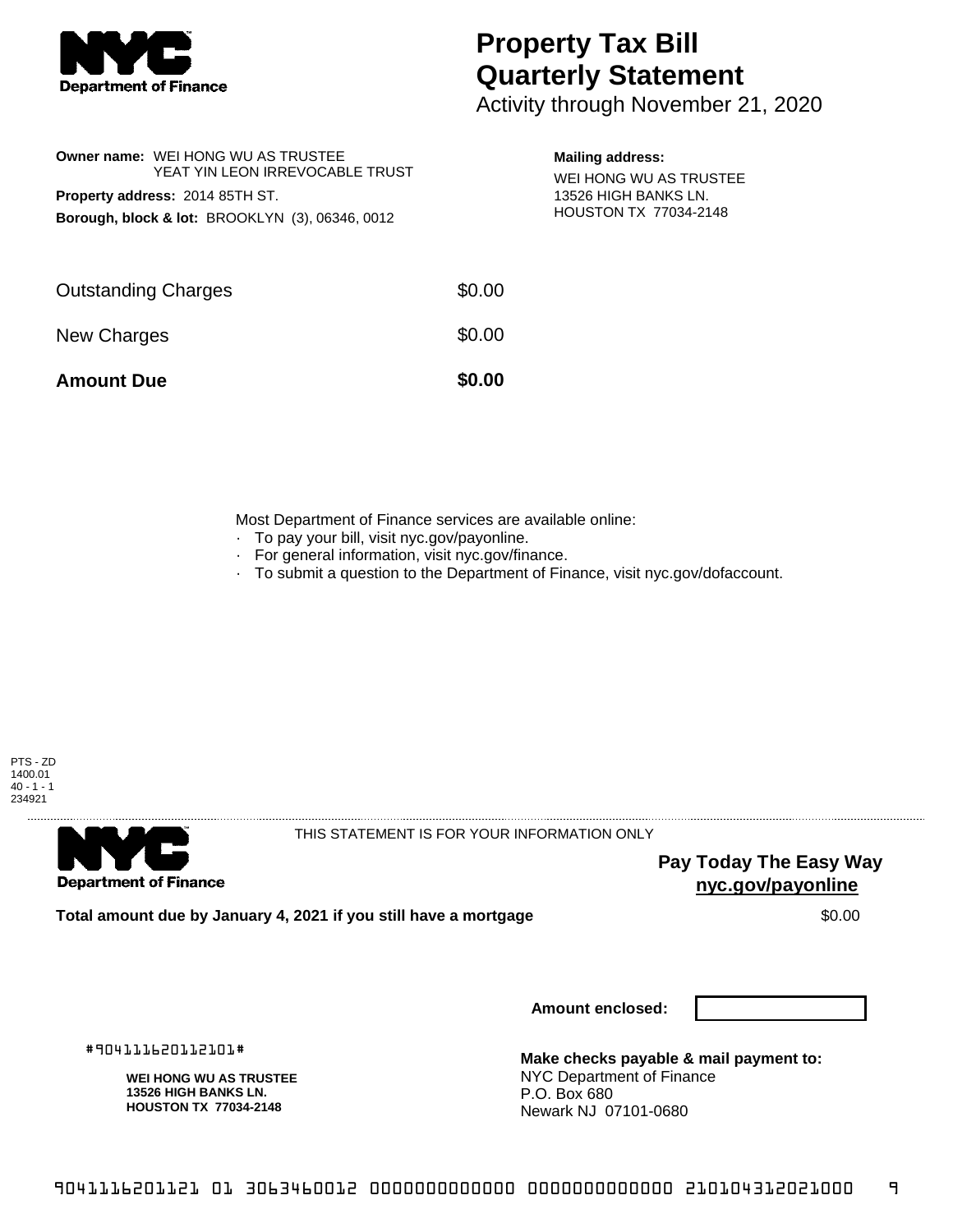

| <b>Previous Charges</b>                                |                      |                             | Amount              |
|--------------------------------------------------------|----------------------|-----------------------------|---------------------|
| Total previous charges including interest and payments |                      |                             | \$0.00              |
| <b>Current Charges</b>                                 | <b>Activity Date</b> | Due Date                    | <b>Amount</b>       |
| Finance-Property Tax<br><b>Adopted Tax Rate</b>        |                      | 01/01/2021                  | \$0.00<br>$$-23.08$ |
| <b>Payment Adjusted</b>                                | 01/01/2021           | Abacus Federal Savings Bank | \$23.08             |
| <b>Total current charges</b>                           |                      |                             | \$0.00              |
| <b>Tax Year Charges Remaining</b>                      | <b>Activity Date</b> | Due Date                    | Amount              |
| <b>Finance-Property Tax</b><br><b>Adopted Tax Rate</b> |                      | 04/01/2021                  | \$0.00<br>$$-23.08$ |
| <b>Early Payment Discount</b>                          |                      | 04/01/2021                  | \$0.23              |
| Payment Adjusted                                       | 01/01/2021           | Abacus Federal Savings Bank | \$22.85             |
| Total tax year charges remaining                       |                      |                             | \$0.00              |
| <b>Overpayments/Credits</b>                            | <b>Activity Date</b> | <b>Due Date</b>             | <b>Amount</b>       |
| <b>Credit Balance</b>                                  |                      | 07/01/2020                  | $$-38.55$           |
| <b>Credit Balance</b>                                  |                      | 07/01/2020                  | $$-45.93$           |
| Total overpayments/credits remaining on account        |                      |                             | \$84.48             |

You must apply for a refund or a transfer of credits resulting from overpayments within six years of the date of **the overpayment or credit. Please note that overpayments and credits are automatically applied to unpaid taxes.**

## **Home banking payment instructions:**

- 1. **Log** into your bank or online bill pay website.
- 2. **Add** the new payee: NYC DOF Property Tax. Enter your account number, which is your boro, block and lot, as it appears here: 3-06346-0012 . You may also need to enter the address for the Department of Finance. The address is P.O. Box 680, Newark NJ 07101-0680.
- 3. **Schedule** your online payment using your checking or savings account.

## **Did Your Mailing Address Change?** If so, please visit us at **nyc.gov/changemailingaddress** or call **311.**

When you provide a check as payment, you authorize us either to use information from your check to make a one-time electronic fund transfer from your account or to process the payment as a check transaction.